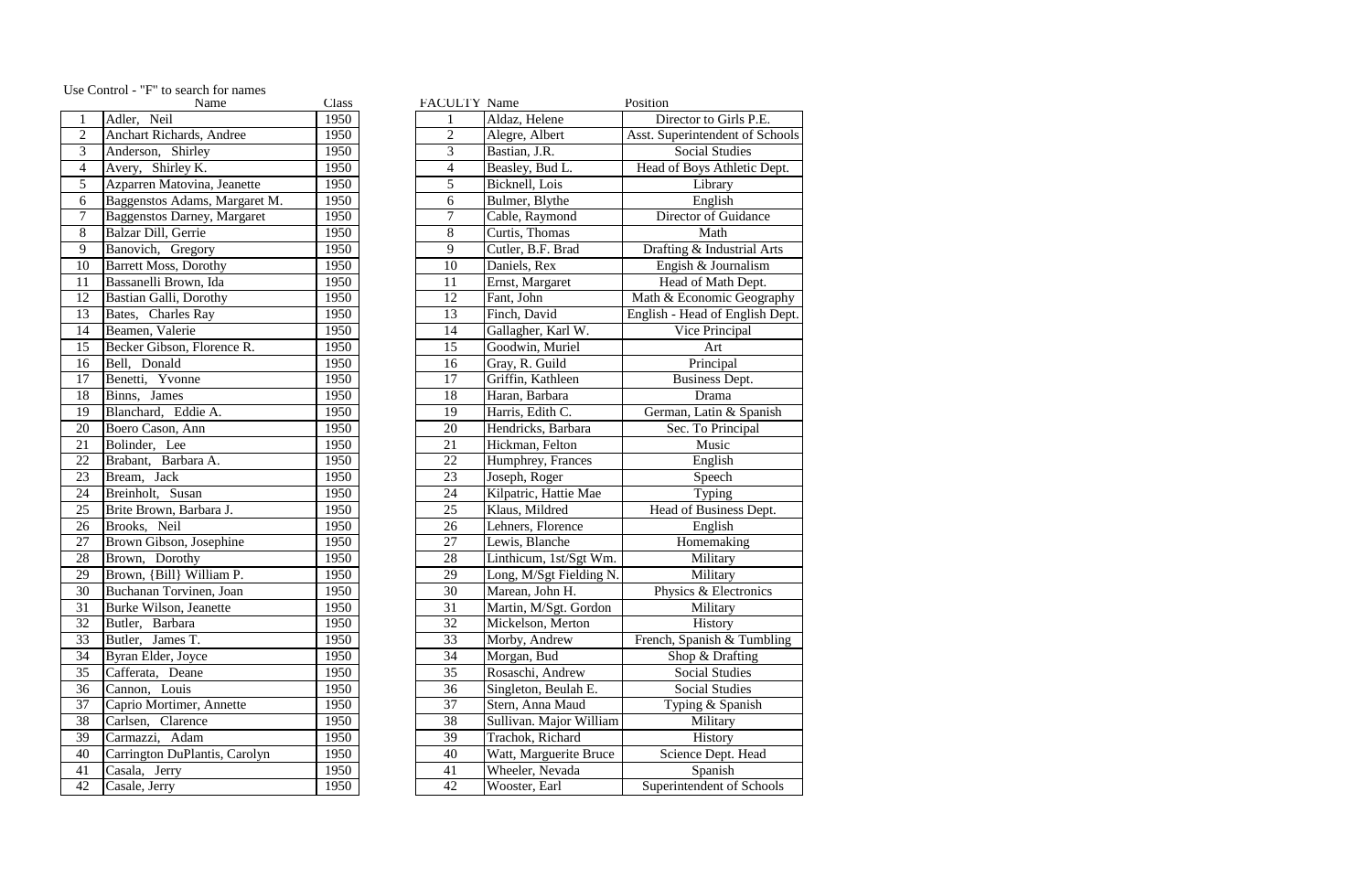| 43              | Castello, Lou                    | 1950 |
|-----------------|----------------------------------|------|
| $\overline{44}$ | Ceccarelli, Jospeh               | 1950 |
| 45              | Chadwick, John                   | 1950 |
| 46              | Chandler Lokke, Marvella         | 1950 |
| $\overline{4}$  | Chow, Harry Kinon                | 1950 |
| 48              | Choy, Kim                        | 1950 |
| 49              | Churn, Robert                    | 1950 |
| 50              | Coates Carnell, Myrtle           | 1950 |
| 51              | Cohen Stabler, Ronna             | 1950 |
| 52              | Conant Jones, Bobbie Lee         | 1950 |
| 53              | Conrad Darney, Carolyn           | 1950 |
| 54              | Cope, Darlene                    | 1950 |
| 55              | Crow Bain, Patricia              | 1950 |
| 56              | Cullen O'Doan, Margaret M.       | 1950 |
| 57              | Dalton, Janet                    | 1950 |
| 58              | Darney, Jerry                    | 1950 |
| 59              | Davies, Arthur                   | 1950 |
| 60              | Davis Kooyman, Patricia          | 1950 |
| 61              | Davis Letarti, Darlene           | 1950 |
| 62              | Dickinson, Doug                  | 1950 |
| 63              | Dubbins Swain, Yvonne            | 1950 |
| 64              | Durns, Piehl Anna May            | 1950 |
| 65              | Eads,<br>Del                     | 1950 |
| 66              | Earnest, Charles Lewis           | 1950 |
| 67              | Eisenbarth, Paul                 | 1950 |
| 68              | Ellsworth McCloud, Joan Margaret | 1950 |
| 69              | Erickson, Eugene                 | 1950 |
| 70              | Esser Cason, Caroline            | 1950 |
| 71              | Eulert, Lorraine                 | 1950 |
| 72              | Ewers, William                   | 1950 |
| 73              | Ewert Gibson, Lillian            | 1950 |
| 74              | Fife, Donald                     | 1950 |
| 75              | Fisher, William Jordan           | 1950 |
| 76              | Fitzgerald, Joan                 | 1950 |
| 77              | Forshey, Gerald E.               | 1950 |
| 78              | Fox, Paul                        | 1950 |
| 79              | Fratini, Remo                    | 1950 |
| 80              | Freeland, Dale                   | 1950 |
| 81              | Fregger Cason, Barbara           | 1950 |
| 82              | Friesen Binns, Marjean F. "Jean" | 1950 |
| 83              | Fujii, Buddy H.                  | 1950 |
| 84              | Galli Jones, Liliana             | 1950 |
| 85              | Garfinkle Darney, Diana          | 1950 |
| 86              | Gasho Elder, Jeanne              | 1950 |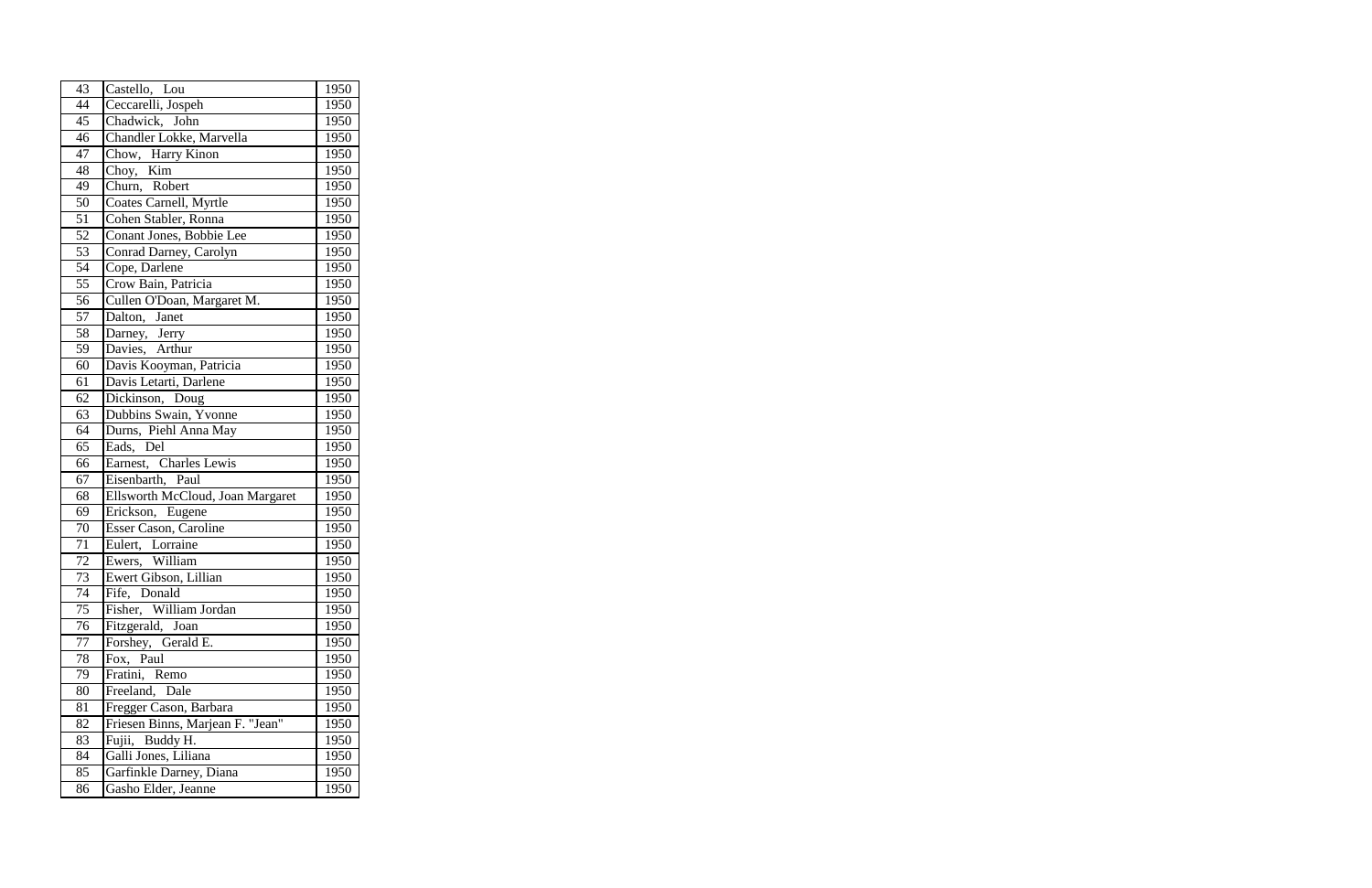| 87  | Gerbatz, "Matt" Mathew    | 1950 |
|-----|---------------------------|------|
| 88  | Goff Randall, Bonnie      | 1950 |
| 89  | Goodrich, Eric            | 1950 |
| 90  | Graham Bryant, Anna May   | 1950 |
| 91  | Grant, Vanna              | 1950 |
| 92  | Griffith, Donald          | 1950 |
| 93  | Grodrian, Janis           | 1950 |
| 94  | Haggerty, Elwood P.       | 1950 |
| 95  | Harrigan, Neal            | 1950 |
| 96  | Harris, Fred William      | 1950 |
| 97  | Heinen, Emerson J.        | 1950 |
| 98  | Henderson, James R.       | 1950 |
| 99  | Henrikson, Keith J.       | 1950 |
| 100 | Hertogne, Leo             | 1950 |
| 101 | Heryford, Robert William  | 1950 |
| 102 | Hickey, Joyce             | 1950 |
| 103 | Hicks, Charles Roger      | 1950 |
| 104 | Hittle Gibson, Audrey     | 1950 |
| 105 | Hoagland, Mervin          | 1950 |
| 106 | Hood, Eunice              | 1950 |
| 107 | Horn, Faye A.             | 1950 |
| 108 | House, Evan               | 1950 |
| 109 | Howell, Fred              | 1950 |
| 110 | Hudak, Darlene Joyce      | 1950 |
| 111 | Hughes Waterman, Jackie   | 1950 |
| 112 | Humber Cason, Maureen     | 1950 |
| 113 | Hutchings, Eugene P.      | 1950 |
| 114 | Innocenti, Tommy          | 1950 |
| 115 | Iveson, Roger             | 1950 |
| 116 | Jack Kooyman, Mary Ellen  | 1950 |
| 117 | Jack, Ellis               | 1950 |
| 118 | Jackson, James K.         | 1950 |
| 119 | Jenkins, Dan              | 1950 |
| 120 | Jenni, Corinne            | 1950 |
| 121 | Jeppson, Hi               | 1950 |
| 122 | Johnson Gibson, Nolda     | 1950 |
| 123 | Johnson, Ned              | 1950 |
| 124 | Johnson, Roy              | 1950 |
| 125 | Jolly Kooyman, Salle      | 1950 |
| 126 | Judd, Evelyn              | 1950 |
| 127 | Kane Gibson, Carol        | 1950 |
| 128 | Kay Leonard, Mary Earleen | 1950 |
| 129 | Keel, Lonita              | 1950 |
| 130 | Kegans, Betty Ann         | 1950 |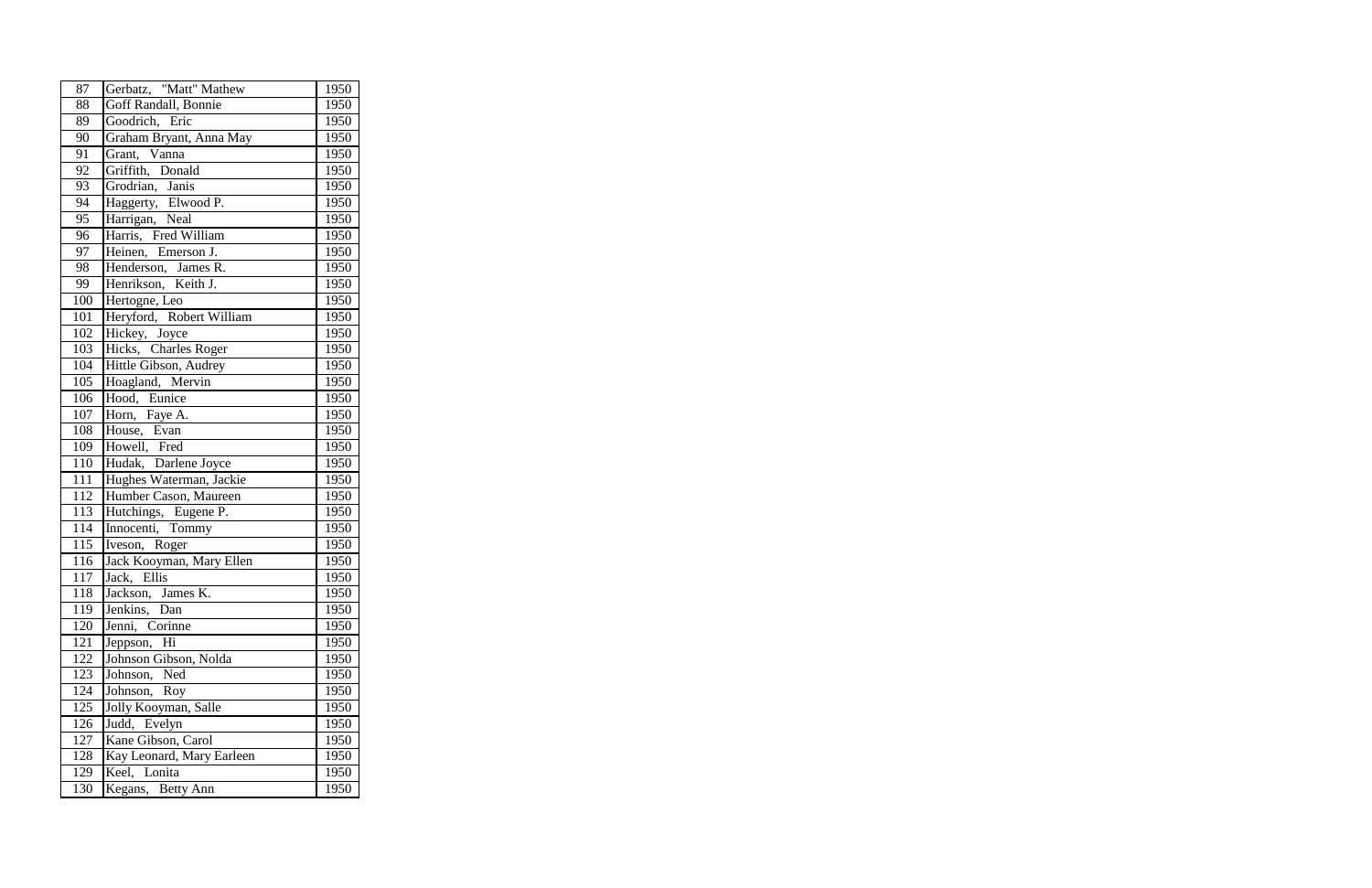| 131 | Kenneth Liskum, Ross           | 1950 |
|-----|--------------------------------|------|
| 132 | Kernan Trounday, Jane          | 1950 |
| 133 | Kerr Carlton, Mary Alice       | 1950 |
| 134 | King, Anne                     | 1950 |
| 135 | Kottinger, William             | 1950 |
| 136 | Kunder, Homer Clayton          | 1950 |
| 137 | Kuser Baker, Carole            | 1950 |
| 138 | Lake,<br><b>Bruce</b>          | 1950 |
| 139 | Larrlade, Roy                  | 1950 |
| 140 | Lartey Pickel, Germaine        | 1950 |
| 141 | Law, William B.                | 1950 |
| 142 | Lazovich, Bob                  | 1950 |
| 143 | Ledger, Jack T.                | 1950 |
| 144 | Lewers Buckman, Diane          | 1950 |
| 145 | Livierato Kennedy, Helen       | 1950 |
| 146 | Loveall Relf, Patsy            | 1950 |
| 147 | Luevano Gee, Juanita M.        | 1950 |
| 148 | Claude<br>Mabry,               | 1950 |
| 149 | MacDonald Trounday, Blanche    | 1950 |
| 150 | MacDonald, Blanche J.          | 1950 |
| 151 | MacFarlane Webb, Shirley LaRue | 1950 |
| 152 | Manford Whiddett, Ardiss Lee   | 1950 |
| 153 | Marsh, Ronnie                  | 1950 |
| 154 | Marshall, Reid                 | 1950 |
| 155 | Mayberry, Robert G.            | 1950 |
| 156 | McCarthy Shroyer, Joline       | 1950 |
| 157 | McCloud,<br>Caro <sub>1</sub>  | 1950 |
| 158 | McFarlond Watkins, Barbara     | 1950 |
| 159 | McGuire, Don                   | 1950 |
| 160 | McIntire, Delores E.           | 1950 |
| 161 | McKernan Luis, Marcia          | 1950 |
| 162 | Mendiola, Donald L.            | 1950 |
| 163 | Menu Kennedy, Joanne M.        | 1950 |
| 164 | Mercer Huenefeld, Joan         | 1950 |
| 165 | Michael,<br>Bob                | 1950 |
| 166 | Miller Tanner, Evangeline      | 1950 |
| 167 | Miller, Tommy                  | 1950 |
| 168 | Monjar Carlson, Barbara        | 1950 |
| 169 | Morris Brown, Beverly L.       | 1950 |
| 170 | Mortensen, "Jack" John H.      | 1950 |
| 171 | Moss Cason, Eliza B.           | 1950 |
| 172 | Mullis DiNardo, Lorraine       | 1950 |
| 173 | Munns, Glen                    | 1950 |
| 174 | Murdock, Roger                 | 1950 |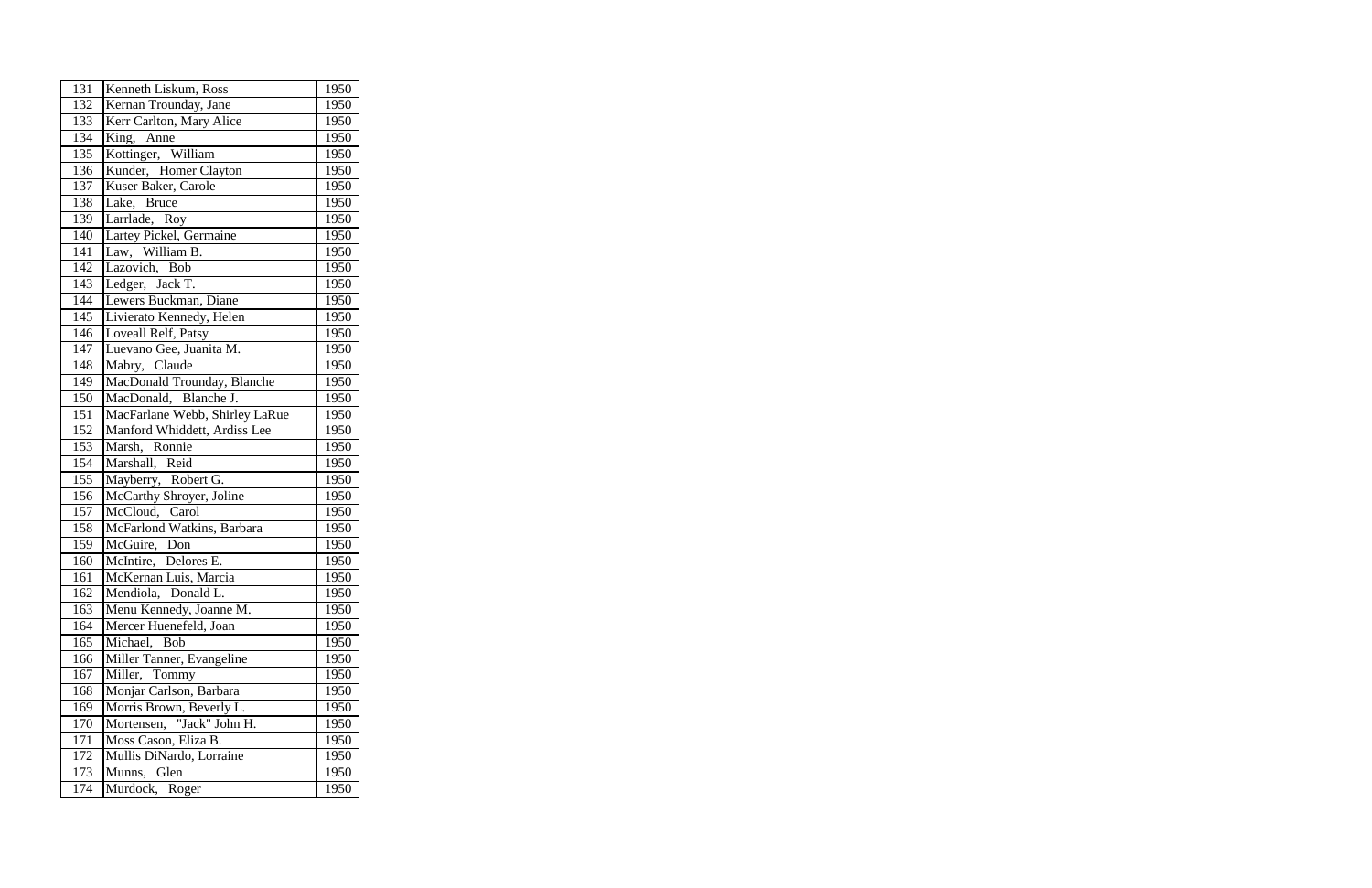| 175 | Myers, R.G. "Pat"             | 1950 |
|-----|-------------------------------|------|
| 176 | Nelson Murdock, Barbara       | 1950 |
| 177 | Nelson Page, Lorene           | 1950 |
| 178 | Newman, William Harold        | 1950 |
| 179 | Nielsen, Conrad Austin        | 1950 |
| 180 | Nightingale, Robert B.        | 1950 |
| 181 | Norlen Seney, Mary Anne       | 1950 |
| 182 | Normandy Mueller, Carol       | 1950 |
| 183 | Ogg, Fred                     | 1950 |
| 184 | Osborne Case, Vivienne        | 1950 |
| 185 | Owen, Jack                    | 1950 |
| 186 | Oxendine, Howard L.           | 1950 |
| 187 | Packard, Darel                | 1950 |
| 188 | Page, David                   | 1950 |
| 189 | Perry, Harris                 | 1950 |
| 190 | Petersen Ryerse, Carol        | 1950 |
| 191 | Petre, Maurice                | 1950 |
| 192 | Pfluke, Chester               | 1950 |
| 193 | Phillips Wasserman, Maxine P. | 1950 |
| 194 | Phillips, Jim                 | 1950 |
| 195 | Piazzo, Robert "Bud"          | 1950 |
| 196 | Pickens, Gary Wayne           | 1950 |
| 197 | Pieratt Otte, Leonora         | 1950 |
| 198 | Pilkington, Hal               | 1950 |
| 199 | Powning McCool, Connie        | 1950 |
| 200 | Quadrio Akert, Anita          | 1950 |
| 201 | Ramsey, Allan A.              | 1950 |
| 202 | Redelius Carpenter, Doris R.  | 1950 |
| 203 | Reese Rossi, Esther           | 1950 |
| 204 | Reid, Donald                  | 1950 |
| 205 | Reister, Kermit W.            | 1950 |
| 206 | Rejda, Ann                    | 1950 |
| 207 | Rodrigue, Gerald J.           | 1950 |
| 208 | Roechel, James                | 1950 |
| 209 | Rohlfing Keeler, Barbara      | 1950 |
| 210 | Rohlfing Murdock, Jane        | 1950 |
| 211 | Ross, Frank C.                | 1950 |
| 212 | Rupp, James E. "Ned"          | 1950 |
| 213 | Russell Whittle, Mary Ellen   | 1950 |
| 214 | Sabbath Kaye, Ruth JoAnn      | 1950 |
| 215 | Sabini,<br>Louie              | 1950 |
| 216 | Sanford, Bob                  | 1950 |
| 217 | Schindler, George             | 1950 |
| 218 | Scrivani, Vita                | 1950 |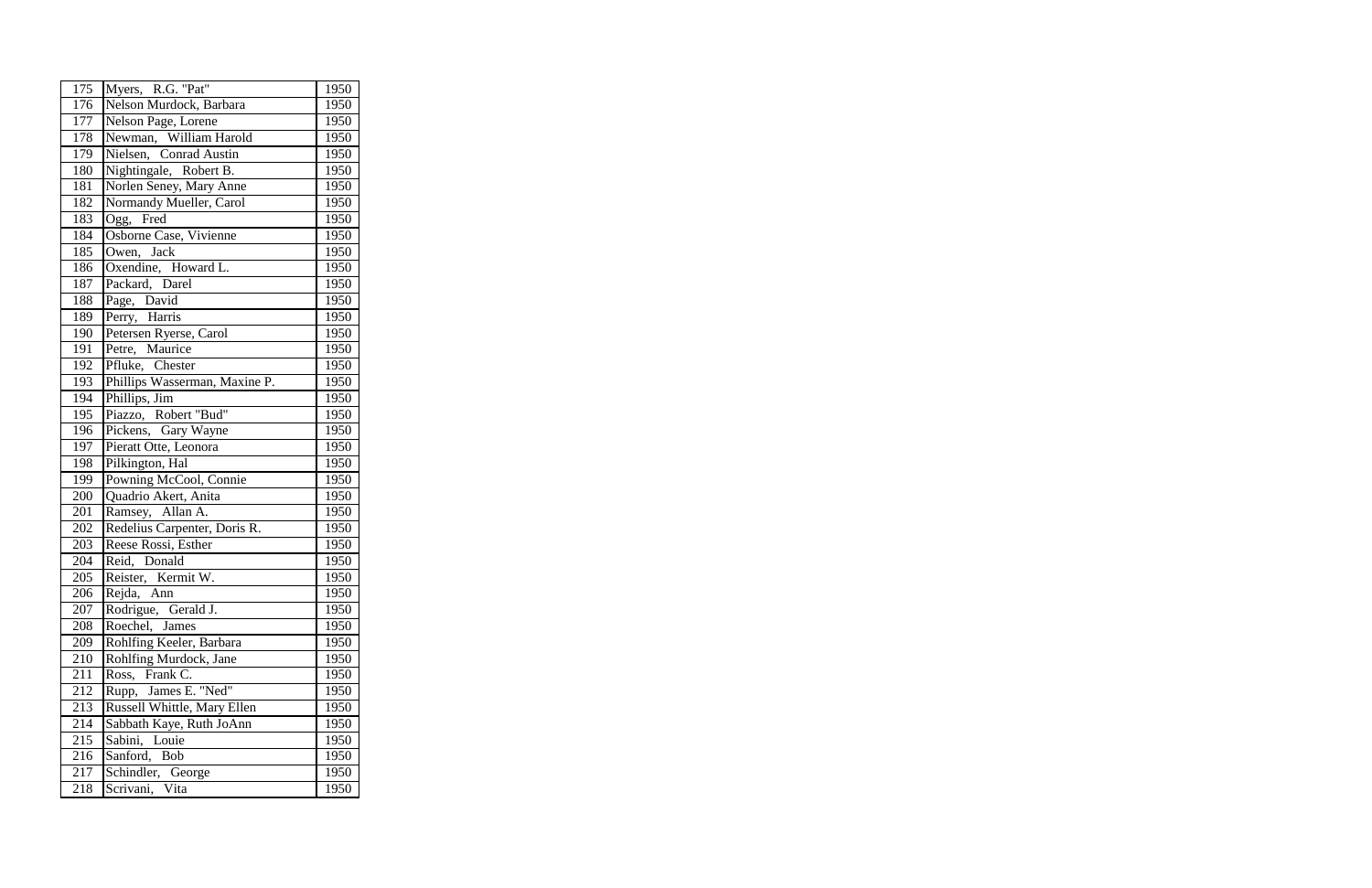| 219 | Shadduck, Richard           | 1950 |
|-----|-----------------------------|------|
| 220 | Shane Boes, Evelyn          | 1950 |
| 221 | Siemund Young, Carol Ann    | 1950 |
| 222 | Singer, Rose Marie          | 1950 |
| 223 | Smith Cason, Paula          | 1950 |
| 224 | Smith Ross, Daphne          | 1950 |
| 225 | Smith, Barbara              | 1950 |
| 226 | Smith, Harold (Raymond)     | 1950 |
| 227 | Smith, Jim                  | 1950 |
| 228 | Smith, Sharon L.            | 1950 |
| 229 | Stank, Edwin                | 1950 |
| 230 | Starr, Edwin                | 1950 |
| 231 | Stephens Kennedy, Diane L.  | 1950 |
| 232 | Sterud Payne, Valerie       | 1950 |
| 233 | Styris, David               | 1950 |
| 234 | Swanson, Dean A.            | 1950 |
| 235 | Swope Wolfe, Nancy          | 1950 |
| 236 | Taylor Elder, Janet         | 1950 |
| 237 | Taylor Huenefeld, Barbara   | 1950 |
| 238 | Taylor, Piretto Dolores     | 1950 |
| 239 | Thatcher, Marilyn           | 1950 |
| 240 | Thieme, Allie               | 1950 |
| 241 | Thompson Huenefeld, Sharon  | 1950 |
| 242 | Thorne, Gayle               | 1950 |
| 243 | Tinkham, Calvin C.          | 1950 |
| 244 | Triest, Toni                | 1950 |
| 245 | Trigero, Kenneth            | 1950 |
| 246 | Valentine Andrews, Elise M. | 1950 |
| 247 | Vietti, Paul J.             | 1950 |
| 248 | Vlahos, George N.           | 1950 |
| 249 | Walker, Robert Randolph     | 1950 |
| 250 | Walker, Martie Katherine    | 1950 |
| 251 | Walsh Pickel, Sharon L.     | 1950 |
| 252 | Warburton,<br>Pat           | 1950 |
| 253 | Waterman,<br>Paul           | 1950 |
| 254 | Phil<br>Waterman,           | 1950 |
| 255 | <b>Bob</b><br>Watts,        | 1950 |
| 256 | Weir DiNardo, Wanda         | 1950 |
| 257 | Welty, Edward               | 1950 |
| 258 | West,<br>Neill              | 1950 |
| 259 | Whitacre Huenefeld, Paula   | 1950 |
| 260 | Williams,<br>John           | 1950 |
| 261 | Wooster, Clinton E.         | 1950 |
| 262 | Wright, Neta                | 1950 |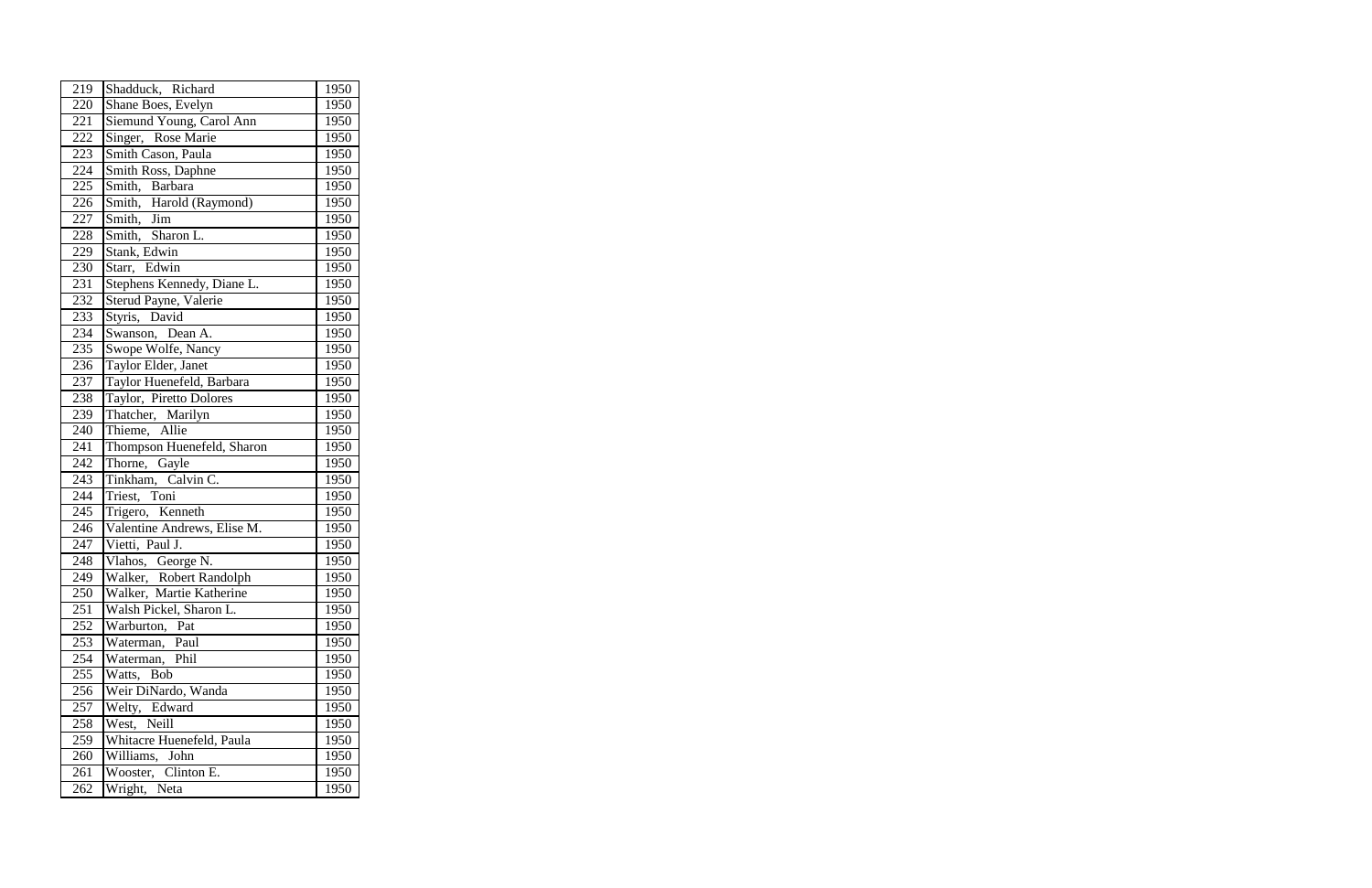| 263 | Zema, Boris                            | 1950 |
|-----|----------------------------------------|------|
| 264 | Zunino, Edward L.<br>Zunino, Mary Jane | 1950 |
| 265 |                                        | 1950 |
|     |                                        |      |
|     |                                        |      |
|     |                                        |      |
|     |                                        |      |
|     |                                        |      |
|     |                                        |      |
|     |                                        |      |
|     |                                        |      |
|     |                                        |      |
|     |                                        |      |
|     |                                        |      |
|     |                                        |      |
|     |                                        |      |
|     |                                        |      |
|     |                                        |      |
|     |                                        |      |
|     |                                        |      |
|     |                                        |      |
|     |                                        |      |
|     |                                        |      |
|     |                                        |      |
|     |                                        |      |
|     |                                        |      |
|     |                                        |      |
|     |                                        |      |
|     |                                        |      |
|     |                                        |      |
|     |                                        |      |
|     |                                        |      |
|     |                                        |      |
|     |                                        |      |
|     |                                        |      |
|     |                                        |      |
|     |                                        |      |
|     |                                        |      |
|     |                                        |      |
|     |                                        |      |
|     |                                        |      |
|     |                                        |      |
|     |                                        |      |
|     |                                        |      |